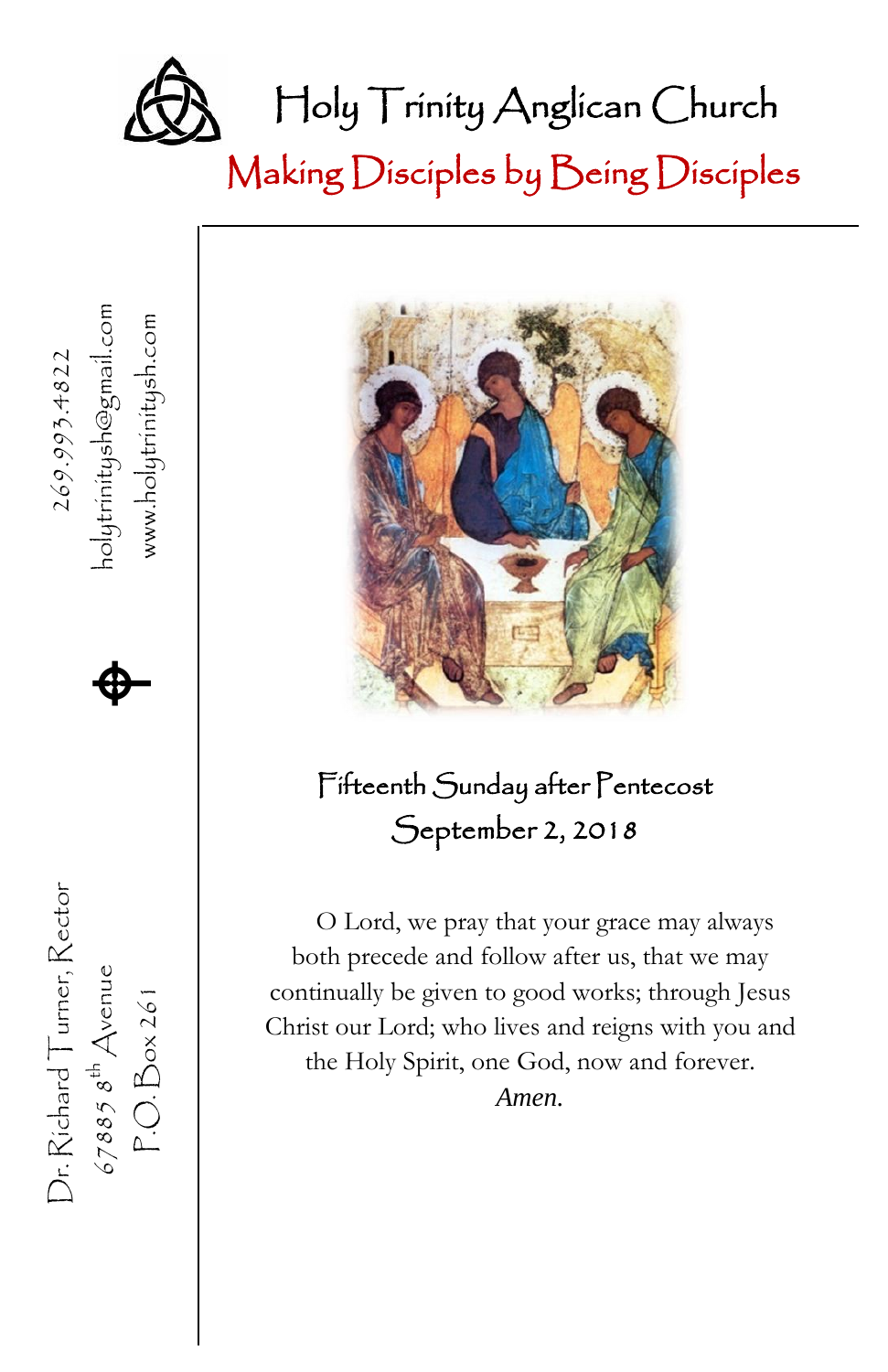## Order of Service

Call to Worship Thy Word

 Open the Eyes of My Heart Our God Saves Processional Hymn All Creatures of Our God and King

Opening Prayers

First Lesson Deuteronomy 4:1-2, 6-9

Psalm 115

Second Lesson James 1:17-27

Sequence Hymn Alleluía

Gospel Mark 7:1-8, 14-15, 21-23

Sermon Fr. Rick Turner

Nicene Creed

Prayers of the People

The Peace

Announcements

 Offertory Hymn Holy, Holy, Holy The Great Thanksgiving

Sanctus S-130

The Lord's Prayer

The Breaking of the Bread

Communion  $\Box$ ust As | Am

Blessed Be Your Name

Prayer of Thanksgiving

Blessing

Recessional Hymn Lift High the Cross

 $^{\bullet}$ All baptized Christians are welcome to come to the Lord's Table. If you have a need or you wish to stand in for someone with a need, please come to the side altar where someone will pray with you.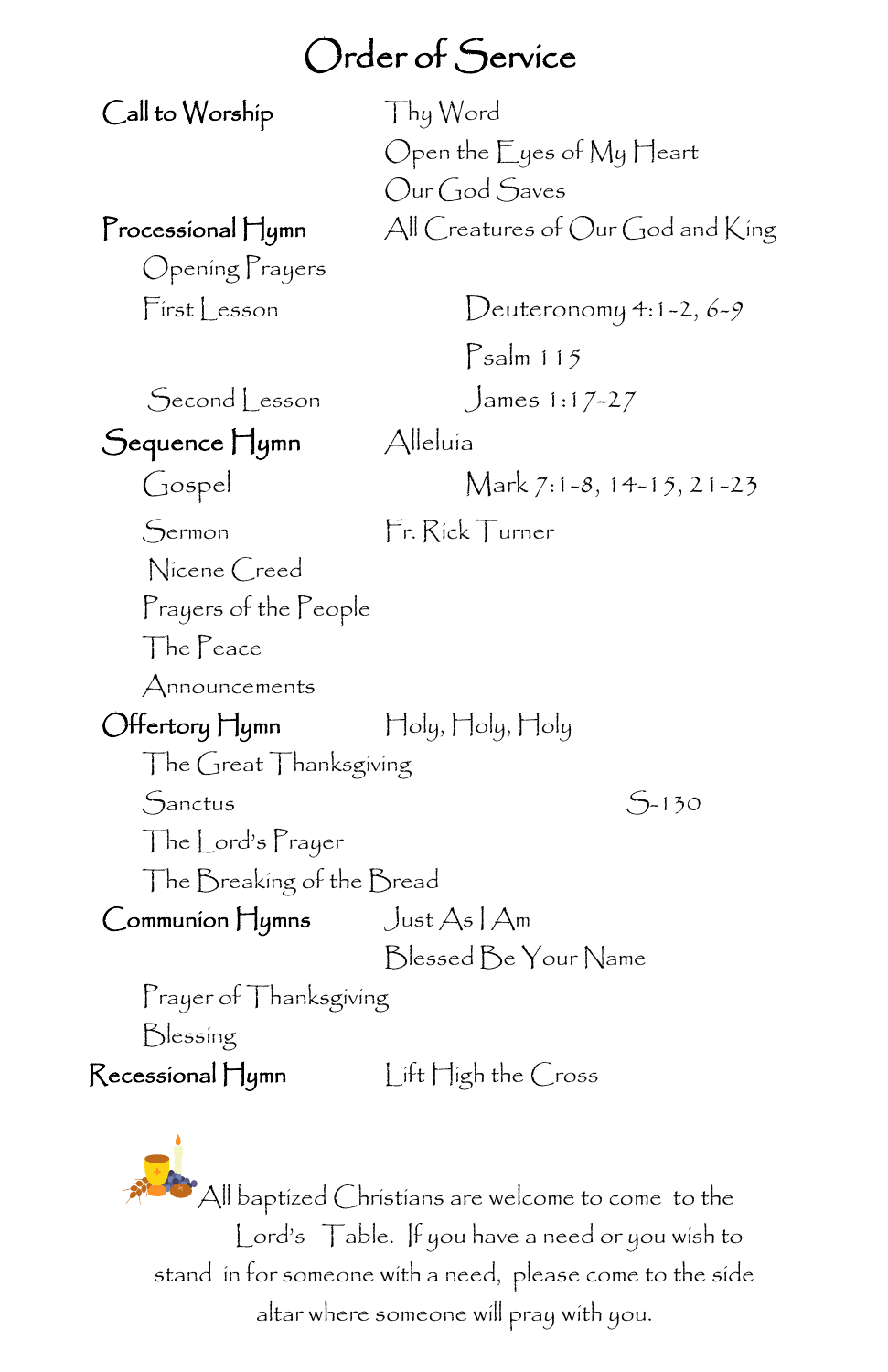# HTAC This Week

# $\bigvee$  8/29

| Men's Group           |  |
|-----------------------|--|
|                       |  |
| Picnic in the Park    |  |
|                       |  |
| Praise Band Rehearsal |  |
|                       |  |

## Family the Week

Kim Maxwell

# Holy Trinity Open House

Sunday, September 23<sup>rd</sup>, we will begin the morning at 9:00 am with a breakfast of pancakes and scrambled eggs in the parish hall. The service will follow at 11:00 am. The vestry has decided that the parish would be a participant in a nationwide program called "Back to Church Sunday."



 One of the activities that morning will involve painting some rocks that will hopefully find themselves hidden around South Haven. Please be on the lookout and start collecting rocks that would be appropriate for this activity. Smooth surfaces, sizes may vary, but no boulders please. ;)